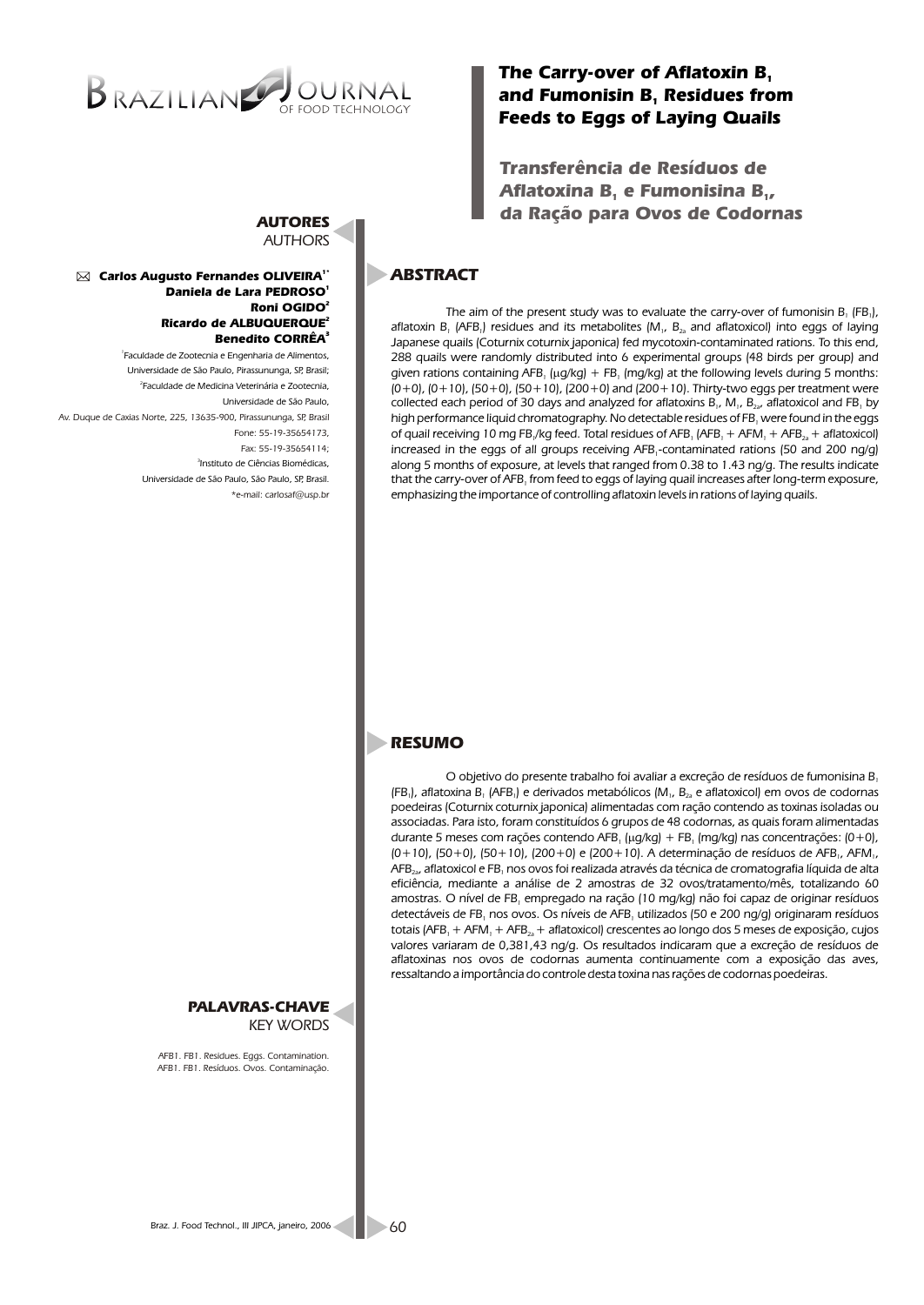*The Carry-over of Aflatoxin B1 and Fumonisin B1 Residues from Feeds to Eggs of Laying Quails*

# BRAZILIAN

*Mycotoxins are secondary metabolites produced by fungi that develop naturally in food products. These toxins may*  lead to a great variety of toxic effects in vertebrates, including *men (COULOMBE, 1991). Exposure to toxins occurs predominantly by the ingestion of contaminated food, especially cereals and grains, such as corn, wheat, and peanut, among others (CHU, 1991). The most common toxigenic fungi found in cereals in Brazil include species from the genera Aspergillus and Fusarium (RODRIGUEZ-AMAYA, 2001).*

*Aflatoxin B (AFB ) is an hepatocarcinogen metabolite 1 1 produced by strains of Aspergillus flavus, A. parasiticus, and A. nomius during growth on several food and feed materials (MOSS, 1998). The occurrence of AFB<sub>1</sub> in food products is a public health concern because of its possible involvement in the aetiology of human liver cancer (COULOMBE, 1991).*

*AFB is primarily biotransformated in the liver by <sup>1</sup> cytochrome P-450 associated enzymes, which generate hydroxylated metabolites such as aflatoxins M1 1 (AFM ) and B2a (AFB ) (HSIEH & ATKINSON, 1991). Aflatoxicol (AFL) can also be 2a* formed by the reduction of AFB, by an NADPH-dependent *cytoplasmic enzyme present in the soluble fraction of liver homogenates (BIEHL & BUCK, 1987). However, these compounds are also a potential human health risk because they can be carried-over into animal derived food products and some of them can still induce toxic effects in experimental models (KUIPER-GOODMAN, 1991). In addition, residual AFB<sup>1</sup> may be also present in edible products intended for human consumption, including liver and eggs (PARK & POHLAND, 1986).* 

*Nowadays, 16 molecular structures are called fumonisins (AH-SEO & WON LEE, 1999), however the predominant toxin produced by Fusarium moniliforme strains is fumonisin B<sub>1</sub> (FB<sub>1</sub>). FB<sub>1</sub> is hepatocarcinogenic in rats, and is also associated to oesophagic cancer in humans, in some South Africa regions (THIEL et al., 1992).*

*There is very little information on the carry-over of aflatoxins into eggs of laying Japanese quail. BINTVIHOK et al. (1993) observed only AFB at levels below 0.01 g/kg in the <sup>1</sup> eggs after 12 weeks administration of rations with 50, 100 and 200 g AFB /kg. OLIVEIRA et al. (2003) fed laying quails with <sup>1</sup> rations containing 25, 50 and 100 g AFB /kg feed and <sup>1</sup> detected aflatoxins in eggs at levels that ranged from 0.01 to 0.08 g/kg (AFB ), 0.03 to 0.37 g/kg (AFM ), 0.01 to 1.03 1 1 g/kg (AFB ), and 0.01 to 0.03 g/kg (AFL). However, no 2a previous report on the transmission of FB alone or in <sup>1</sup> combination with other mycotoxins from feed to eggs was found in the literature. Therefore, the aim of the present work was to evaluate the transmission of residual FB,, AFB, and its metabolites (AFM<sub>1</sub>, AFB<sub>2</sub><sup>2</sup> and AFL) into eggs of laying Japanese quail fed rations containing low levels of these toxins.*

### *1. INTRODUCTION 2. MATERIALS AND METHODS*

*Two hundred eighty-eight laying Japanese quail (Coturnix coturnix japonica) were purchased from a local commercial grower at 5 weeks of age. Birds were placed in three batteries of eight wire cages each (twelve birds per cage) and allowed to consume feed prepared according to specifications of the NATIONAL RESEARCH COUNCIL (1994) and water ad libitum. Each treatment group consisted of four replicate pens, each containing 12 birds. Dietary treatments were: 1) 0 mycotoxins (control); 2) 10 mg FB 3) 50 g AFB 4) 1; 1; 50* g AFB<sub>1</sub> + 10 mg FB<sub>1</sub>; 5) 200 g AFB<sub>1</sub>; and 6) 200 g AFB<sub>1</sub> + *10 mg FB /kg feed. This final schedule was maintained <sup>1</sup> throughout the remainder of the study. The treatment rations were fed ad libitum for 140 days (five 28-d laying periods).*

*Aflatoxin B, used in the experiment was produced using a toxigenic strain of Aspergillus flavus IMI-190 (International Mycology Institute, London), as described by LIN & DIANESE (1976). Fumonisin B was produced from Fusarium <sup>1</sup> verticillioides M-1325 cultured in whole shelled corn (WEIBKING et al., 1993). Aflatoxin B<sub>1</sub> test concentrations were obtained using sterile maize oil as the diluent and appropriate amounts of these solutions were added to the basal diet, so as to obtain the required levels of AFB . To guarantee a balanced <sup>1</sup> diet for all treatments, AFB, oil mixtures were substituted for maize oil (1% v/w) in the feeds. Fumonisin B<sub>1</sub> culture material was added directly to the feed. Final mixtures were homogenized in a horizontal/helicoidal mixer (Marconi).*

*Thirty-two eggs per treatment were randomly collected on days 28, 56, 84, 112 and 140 of the intoxication period, and submitted to analysis for residues of FB<sub>1</sub></sub>, AFB<sub>1</sub>*, *AFM , AFB , and AFL. Extraction and quantification procedures 1 2a* followed the method recommended by the Association of *Official Analytical Chemists (SCOTT, 1990), including modifications as previously described by OLIVEIRA et al. (2003). Final extract was divided in two portions for determination of aflatoxins, one for AFB<sub>1</sub> and the other for AFM , AFB and AFL analysis. Fifty l of trifluoroacetic acid (TFA) 1 2a* was added to the vial containing the AFB, portion to convert it *to AFB . The two portions were evaporated to near-dryness 2a* and diluted in 0.5 ml of benzene-acetonitrile (98:2, v/v). *Identification and quantification of the aflatoxin residues was achieved by high performance liquid chromatography (HPLC), using a Shimadzu 10VP liquid chromatograph with a 10 AXL fluorescence detector (excitation at 365 nm and emission above 420 nm). A Shim-Pack CLC-ODS Sil column (6 X 150 mm) and a Shim-Pack precolumn (4 X 10 mm CLC G-ODS, 5 m) were used. Calibration curves of aflatoxins were prepared using standard solutions of AFB , AFM , AFB and AFL (Sigma) 1 1 2a previously evaluated according to SCOTT (1990). AFB working <sup>1</sup> solutions were prepared with TFA similarly to the sample extracts. Twenty l of sample extracts were injected for determination of AFB*<sub>2a</sub> from TFA derivatization of AFB, or for *AFM , AFB and AFL, respectively. The mobile phase consisted 1 2a of water/methanol (1:1) with a flow rate of 0.5-0.7 ml/min (adjusted for optimum separation). Under these conditions, the retention times were approximately 11 min for AFB<sub>2a</sub>*, 20 min for AFM, and 32 min for AFL. The concentration of AFB, in samples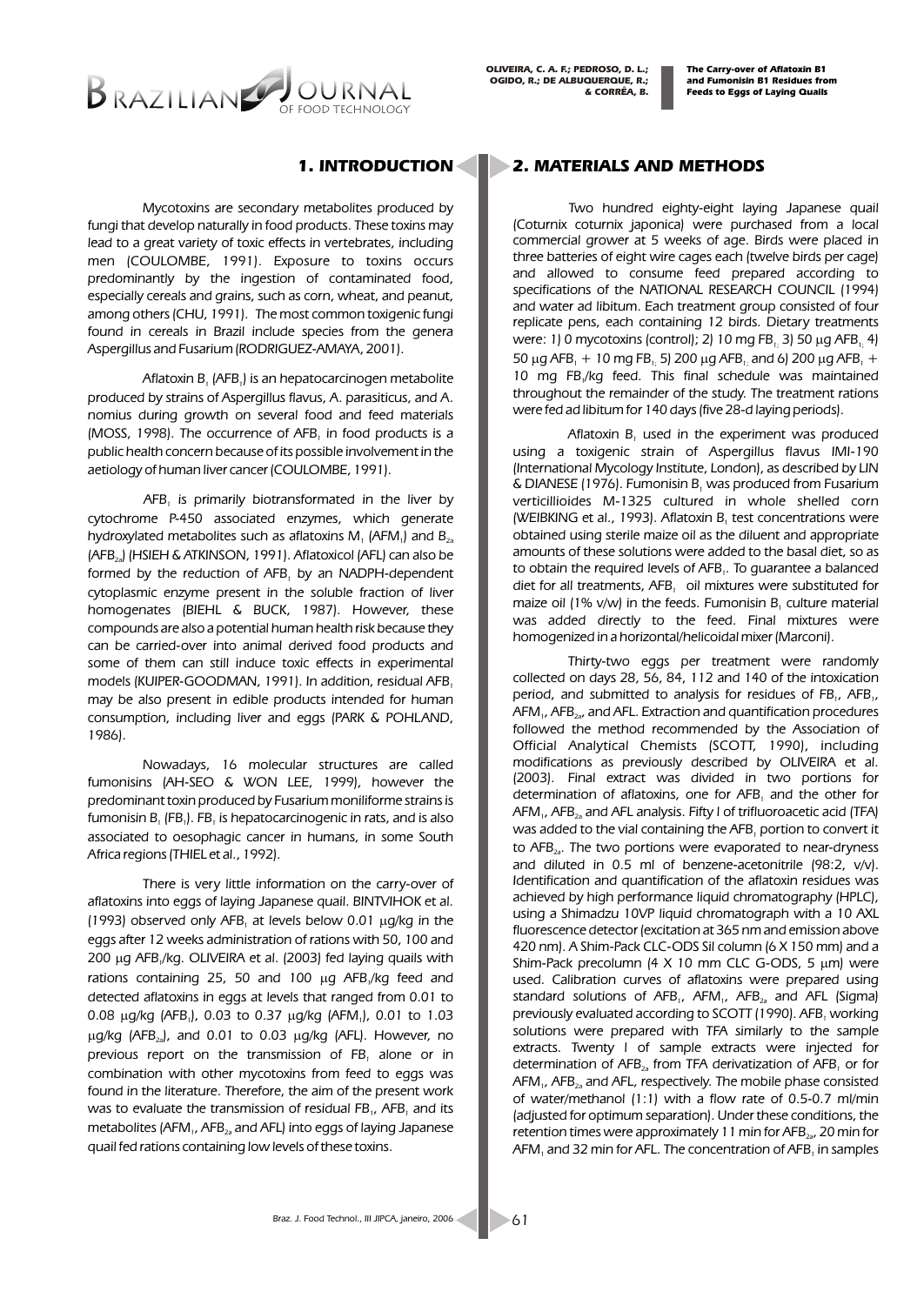

*OLIVEIRA, C. A. F.; PEDROSO, D. L.; OGIDO, R.; DE ALBUQUERQUE, R.; & CORRÊA, B.* 

*The Carry-over of Aflatoxin B1 and Fumonisin B1 Residues from Feeds to Eggs of Laying Quails*

*was estimated from the difference between the AFB*<sub>2</sub><sup>2</sup>*content in TFA and non-treated TFA fractions.*

*Analysis of FB was performed according to the <sup>1</sup> method of SMITH & THAKUR (1996), with some modifications, as follows. A 5-g aliquot of the sample was placed in a erlenmeyer containing 35 ml acetonitrile-water (1:1). Samples were placed in an orbital shaker (Tecnal) for 30 minutes and centrifuged at 2.000g for 15 minutes. Clean up of the extract (20 ml of the supernatant) was performed in solid phase extraction columns (Bond-Elut SAX), previously conditioned*  with 10 ml of methanol and 10 ml of methanol-water (3:1). *After the initial washing with 8 ml of methanol-water (3:1) and 4 ml of methanol, the extract was eluted with 15 ml of methanol-acetic acid (95:5), collected in a vial and evaporated*  at 50<sup>°</sup>C under N<sub>2</sub>, until dryness.

*Samples were re-diluted with 200 µl of acetonitrilewater (50:50) and filtered using a PVDF membrane with 0.22 µm pores (Millipore). A 100-µl aliquot was placed in a test tube. After that, 200 µl of o-phthaldialdehyde (OPA) reagent (prepared using 40 µg of OPA diluted in 5 ml of sodium tetraborate solution 0.1 M and 50 µl of 2-mercaptoethanol)*  *were added. After 2 minutes, 20 µl were used for quantification of the toxins in the same HPLC equipment as previously described, provided with a fluorescence detector (335 and 440 nm for excitation and emission, respectively) and a reverse*  phase C<sub>18</sub> column (150 x 4.6 mm, particle size 5  $\mu$ m *Phenomenex, Torrance, USA) kept at constant temperature of*  30°C. Mobile phase was made up of acetonitrile-water-acetic *acid (50:50:1) at the constant flow equal to 1 ml/minute. The retention time was approximately 9 minutes for FB<sub>1</sub></sub>. Quantification was performed based on the peak area corresponding to each toxin, compared with the standard (Sigma).*

### *3. RESULTS AND DISCUSSION*

*Residues of FB were not detected in the eggs of any <sup>1</sup> quail fed FB -contaminated rations, alone or in combination <sup>1</sup> with AFB*<sub>1</sub>*. The limit of quantification for FB*<sub>1</sub> was 20  $\mu$ q/kq, as *considered by the minimum amount of toxin that could* 

**Tabela 1** Concentrations (g/kg) of residues of AFB<sub>1</sub>, AFM<sub>1</sub>, aflatoxicol, AFB<sub>2</sub> and total aflatoxins found in quail eggs during 140 days *of exposure.*

| Treatment                     | Day of Intoxication | AFB <sub>1</sub>    | AFM <sub>1</sub> | Aflatoxicol | AFB <sub>2a</sub> | Total aflatoxins |
|-------------------------------|---------------------|---------------------|------------------|-------------|-------------------|------------------|
|                               | 28                  | $0.02$ <sup>a</sup> | ND               | 0.14        | 0.23              | 0.39             |
| g AFB <sub>1</sub> /kg<br>50  | 56                  | ND                  | 0.08             | 0.13        | 0.17              | 0.38             |
|                               | 84                  | ND                  | 0.09             | 0.16        | 0.15              | 0.40             |
|                               | 112                 | 0.03                | 0.02             | 0.15        | 0.20              | 0.40             |
|                               | 140                 | 0.04                | 0.12             | 0.17        | 0.17              | 0.50             |
|                               | 28                  | <b>ND</b>           | 0.04             | 0.13        | 0.21              | 0.38             |
| 50<br>g AFB <sub>1</sub> /kg  | 56                  | <b>ND</b>           | 0.12             | 0.13        | 0.21              | 0.46             |
| $+$                           | 84                  | 0.01                | 0.08             | 0.11        | 0.20              | 0.40             |
| 10 mg FB <sub>1</sub> /kg     | 112                 | 0.02                | 0.22             | 0.27        | 0.16              | 0.67             |
|                               | 140                 | 0.06                | 0.33             | 0.18        | 0.12              | 0.69             |
| g AFB <sub>1</sub> /kg<br>200 | 28                  | <b>ND</b>           | 0.13             | 0.11        | 0.18              | 0.42             |
|                               | 56                  | 0.08                | 0.37             | 0.14        | 0.07              | 0.66             |
|                               | 84                  | 0.04                | 0.30             | 0.30        | 0.22              | 0.86             |
|                               | 112                 | 0.05                | 0.20             | 0.16        | 0.15              | 0.56             |
|                               | 140                 | 0.04                | 0.32             | 0.23        | 0.48              | 1.07             |
|                               | 28                  | <b>ND</b>           | 0.12             | 0.20        | 0.12              | 0.44             |
| g AFB <sub>1</sub> /kg<br>200 | 56                  | 0.05                | 0.39             | 0.31        | 0.10              | 0.85             |
| $+$                           | 84                  | 0.02                | 0.20             | 0.22        | 0.18              | 0.62             |
| 10 mg FB,/kg                  | 112                 | 0.08                | 0.13             | 0.36        | 0.86              | 1.43             |
|                               | 140                 | 0.08                | 0.28             | 0.22        | 0.50              | 1.08             |

*<sup>a</sup>Mean of duplicate samples analyzed.*

 *ND not detected.*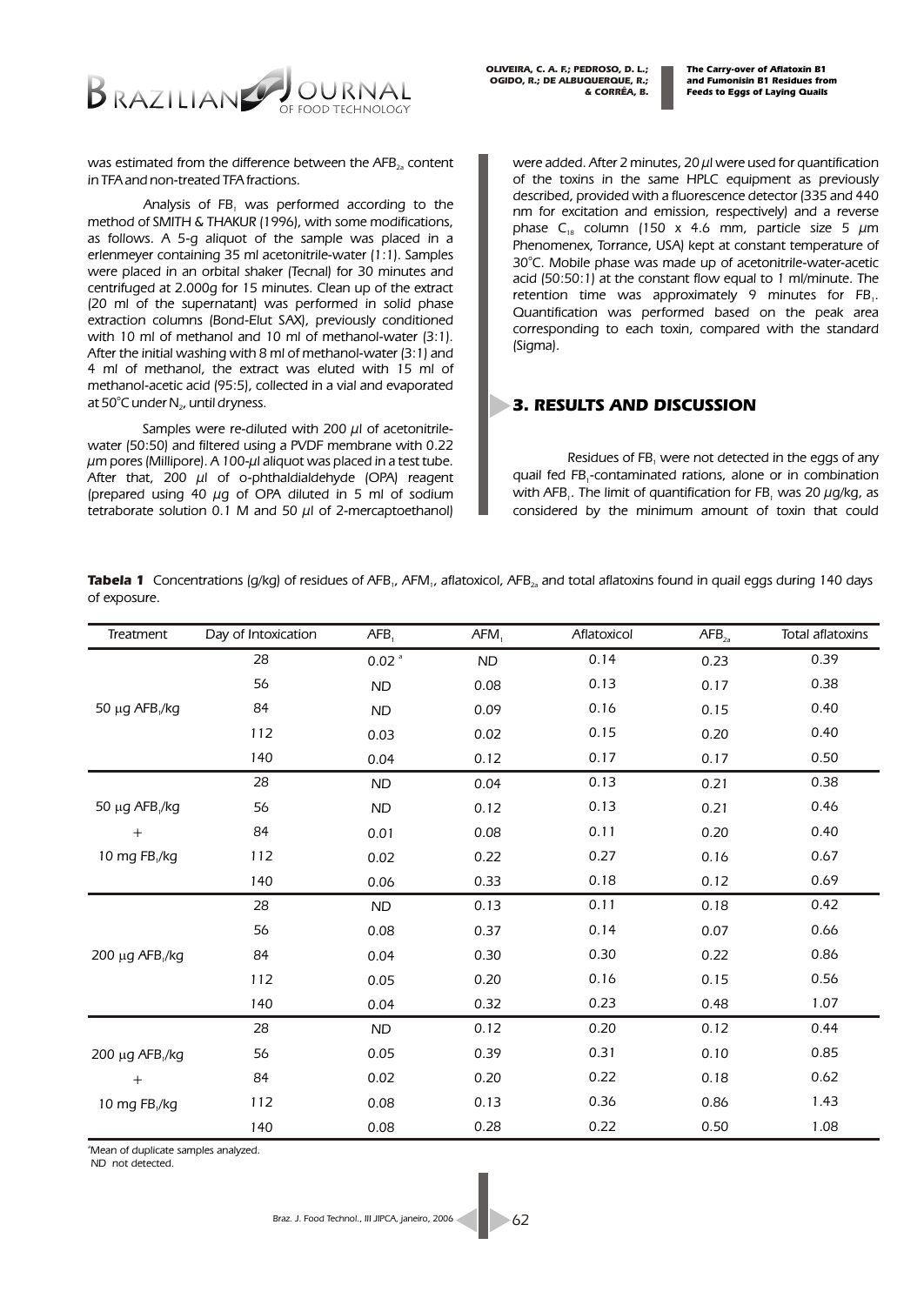

*OLIVEIRA, C. A. F.; PEDROSO, D. L.; OGIDO, R.; DE ALBUQUERQUE, R.; & CORRÊA, B.* 

*generate a chromatographic peak five times higher than the height / noise rate of the baseline.*

*Aflatoxin residues in the eggs during the feeding trial are presented in table 1. Residues of AFB<sub>1</sub></sub>, AFM<sub>1</sub>, AFB<sub>2</sub><sub>2</sub> and AFL were detected in the eggs of all groups receiving AFB -<sup>1</sup> contaminated rations. The control egg pools showed no fluorescent peak near the aflatoxin retention times. The concentrations of AFB<sub>1</sub> in individual egg samples ranged from 0.01 to 0.08 g/kg, which are similar to the results reported by OLIVEIRA et al. (2003), who fed quails with AFB, at levels of 25-100 g/kg, and slightly higher than those obtained by BINTVIHOK et al. (1993), who found levels below 0.01 g/kg of AFB in eggs from quail exposed to rations containing 50-200 <sup>1</sup> g AFB /kg feed during 84 days. <sup>1</sup>*

*Residues of AFM were detected in eggs of intoxicated <sup>1</sup> quail from day 28, except for the group receiving 50 g AFB /kg <sup>1</sup> alone. The concentrations of AFM were in the range of 0.02- <sup>1</sup> 0.39 g/kg and the highest levels were found in eggs from treatment 200 g AFB*<sub>*/kg, alone or in combination with FB*<sub>*1</sub></sub>,</sub></sub> particularly after 56 days of continuous ingestion of the contaminated diet. Our results indicate that the excretion of AFM in quail eggs may occur especially under conditions of <sup>1</sup> long-term exposure, which represents a relevant hazard to human health considering the carcinogenic potency of this toxin.*

*Aflatoxicol was detected at levels of 0.11-0.36 g/kg, and highest concentrations were observed in groups receiving 200 g AFB /kg. These results agree with previous data <sup>1</sup> reported by MICCO et al. (1987), who found a marked rapid*  conversion of AFB, into AFL in laying hens after 2-7 days of *treatment with 30 g/kg body weight/day. Additionally, the incorporation of FB*, to the AFB,-contaminated rations *apparently did not modify the metabolism to AFL and its excretion into eggs, as observed for AFB*, and AFM,

*Higher concentrations of AFB*<sub>2</sub><sup>*x*</sup> were also observed in *eggs from quail fed 200 g AFB /kg, ranging from 0.07 to 0.86 <sup>1</sup> g/kg. For laying hens, however, previous studies reported relative lower levels of AFB*<sub>2</sub><sup>*in the eggs (WOLZAC et al. 1995;*</sup> *MICCO et al. 1987). Since AFB<sub>2a</sub> is considered to be less toxic than AFB (NEAL et al. 1981), our results suggest that the <sup>1</sup> formation of this metabolite represents a major detoxification pathway for AFB in the laying quail, as previously reported by <sup>1</sup> OLIVEIRA et al. (2003). Coherently, the total aflatoxin content*   $(AFB<sub>1</sub> + AFM<sub>1</sub> + AFB<sub>2a</sub> + AFL)$  *in egg samples ranged from 0.38 to 1,43 g/kg, which were similar to data obtained by OLIVEIRA et al. (2003), and increased along the 140 days of exposure.*  These data indicate that the carry-over of AFB, residues is *relatively most probable to occur in quail when the birds are continuously exposed for long periods to low levels of AFB, in the diet. This fact may be related to the lower capacity of quail in detoxifying AFB and the relative higher sensitivity of Japanese <sup>1</sup> quail to the toxin, as reported in previous study (LEESON et al. 1995).*

*Results of the present study indicate that the excretion of FB residues into eggs of laying Japanese quail after <sup>1</sup> long-term administration of FB<sub>1</sub> in rations is negligible. However, the AFB, levels used in the experimental rations were* 

*in the range of natural occurrence of the toxin in contaminated grains and cereals in Brazil and other countries (RODRIGUEZ-AMAYA, 2001). Thus, the aflatoxin metabolites found in the quail eggs may be of great importance for the public health because its toxic and carcinogenic effects have been demonstrated in many laboratory species (COULOMBE, 1991). Therefore, the control of AFB contamination in rations of laying <sup>1</sup> quail is recommended in order to avoid the occurrence of aflatoxin metabolites in quail eggs intended for human consumption.*

### *4. REFERENCES*

*AH-SEO, J., WON LEE, Y. (1999). Natural occurrence of the C series of fumonisins in moldy corn. Applied Environmental Microbiology, v. 65, n. 3, p. 1331-1334. 1999.*

*BIEHL, M.L., BUCK, W.B. Chemical contaminants: their metabolism and their residues. Journal of Food Protection, v. 50, n. 12, p. 1058-1073, 1987.*

*BINTVIHOK, A., THIENGININ, S., PATCHIMASIRI, T., THUMMABOOD, S., SHOYA, S., OGURA, Y., KUMAGAI, S., DOI, K., INGKANINUN, P., POOMVISES, P. Toxic effects of dietary aflatoxin and its residue in tissues and eggs in laying quails. In: Proceedings of the 11th International Symposium of the World Association of Veterinary Food Hygienists, Thailand: Bangkok, 1993. p. 299-307.*

*CHU, F.S. Mycotoxins: food contamination, mechanism, carcinogenic potential and preventive measures. Mutation Research, v. 259, n. 3, p. 291-306, 1991.*

*COULOMBE, R. A. Aflatoxins. In: SHARMA, R.P. & SALUNKHE, D.K. (Ed). Mycotoxins and phytoalexins. Boca Raton: CRC Press, 1991. p. 103-143.*

*HSIEH, D.P.H., ATKINSON, D.N. Bisfuranoid mycotoxins: their genotoxicity and carcinogenicity. Advances in Experimental Medicine and Biology, v. 283, n. 4, p. 525-532, 1991.*

*KUIPER-GOODMAN, T. Risk assessment to humans of mycotoxins in animal-derived food products. Veterinary and Human Toxicology, v. 33, n. 4, p. 325-333, 1991.*

*LEESON, S., DIAZ, G.J., SUMMERS, J.D. Poultry Metabolic Disorders and Mycotoxins. Guelph: University Books, 1995. 352p.*

*LIN, M.T., DIANESE, J.C. A coconut agar medium for*  rapid detection of aflatoxin production by Aspergillus spp. *Phytopathology, v. 66, n. 12, p. 1466-1469, 1976.*

*MICCO, C., BRERA, C., MIRAGLIA, M., ONORI, R. HPLC determination of the total content of aflatoxins in naturally contaminated eggs in free and conjugate forms. Food Additives and Contaminants, v. 4, n. 4, p. 407-414, 1987.*

*MOSS, M. O., 1998, Recent studies of mycotoxins. Journal of Applied Microbiology Symposium Supplement, v. 84, p. 62S-76S.*

*NATIONAL RESEARCH COUNCIL. Nutrient requirements of poultry. 9th ed. Washington, DC: National*